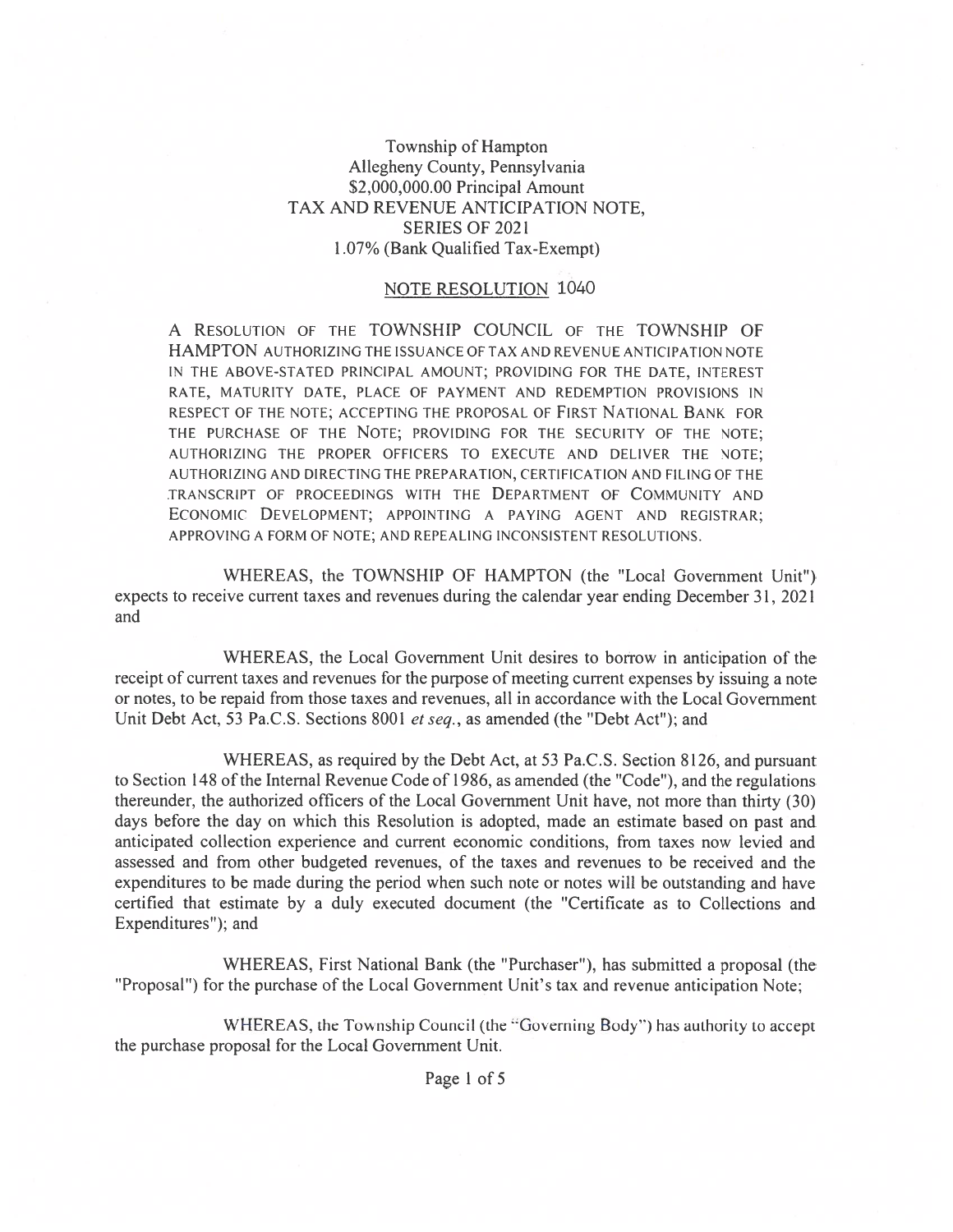NOW, THEREFORE, BE IT RESOLVED by the Governing Body of the Local Government Unit as follows:

Section 1. The Local Government Unit hereby authorizes the borrowing of \$2,000,000.00 during the calendar year ending December 31, 2021, and the issuance evidencing such borrowing of its tax and revenue anticipation Note in the above-stated aggregate principal amount in anticipation of the receipt of current taxes and revenues.

Section 2. The note shall be designated Tax and Revenue Anticipation Note, Series of 2021 (the "Note"), and issued in such denominations as Purchaser may request at the time of issuance. The Note shall bear interest at <sup>a</sup> fixed interest rate of 1.07% per annum (but upon the occurrence or declaration, and continuance, of an event of default, at <sup>a</sup> floating rate of interest per annum equal of the sum of  $(x)$  the "Prime Rate" as published from time to time in the *Wall Street* Journal or any successor publication plus (y) two percent  $(2%)$  per annum) on the principal amount thereof, payable at maturity. Interest on the Note shall be calculated for the actual number of days elapsed over an assumed 365/365-day year. The Note shall be subject to redemption prior to maturity, at <sup>a</sup> price equa<sup>l</sup> to 100% of the principal thereof <sup>p</sup>lus all accrued and unpaid interest thereon. The Note shall be numbered "1", shall be in fully registered form, without coupons, shall be negotiable according to its provisions, shall be dated the date of delivery, shall be payable as to principal and interest on December 31, 2021, upon presentation at the principal corporate offices of First National Bank, as Paying Agent, in such coin or currency of the United States of America as shall be legal tender for the paymen<sup>t</sup> of public and private debts at the time and <sup>p</sup>lace of payment, and shall be substantially in form and attached to this Resolution at Exhibit "A".

Section 3. The Note shall be executed by the Township Municipal Manager/Secretary and Council President of the Governing Body of the Local Government Unit and shall have the corporate seal of the Local Government Unit affixed thereto either manually or by engrave<sup>d</sup> or lithographic facsimile, duly attested by its Secretary, and the said officers are hereby authorized to execute the Note as aforesaid; provided, that all such signatures may be by facsimile if such Note is manually authenticated by the Paying Agent. The proper officers of the Local Government Unit are further authorized and directed to deliver the Note to the Purchaser, upon the terms and conditions hereinafter provided and to execute and deliver such other documents and to take such other action as may be necessary or appropriate in order to effectuate the issuance and sale of the Note, all in accordance with this Resolution, the Proposal and the Debt Act.

Section 4. The Paying Agent shall, if directed by the authorized officer of the Local Government Unit, authenticate the Note by the execution of <sup>a</sup> Certificate of Authentication, in form and substance satisfactory to the Paying Agent, to be printed on the Note.

Section 5. The Local Government Unit's proper officers, are hereby authorized and directed to file <sup>a</sup> certified copy of this Resolution, an executed copy of the Proposal and an executed copy of the Certificate as to Collections and Expenditures (which includes <sup>a</sup> calculation demonstrating that the Local Government Unit reasonably expects to expen<sup>d</sup> the proceeds of the Note within 13 months of the date of issue of the Note on a proceeds-spent-last basis in accordance with United States Treasury Department Regulation Section 1.148-6(d)(3)), the contents of which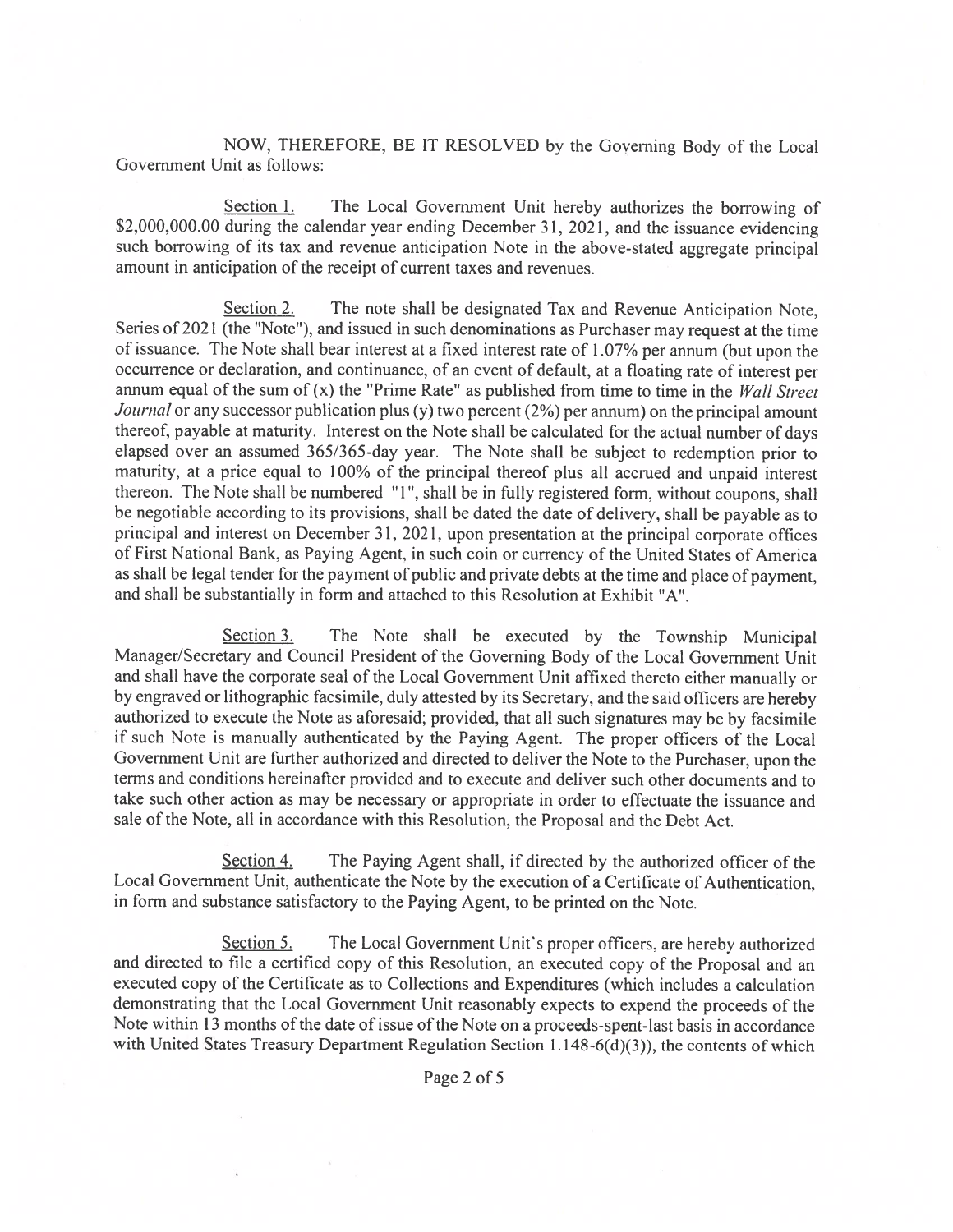are hereby approved, with the Department of Community And Economic Development of the Commonwealth of Pennsylvania.

Section 6. The Local Government Unit hereby pledges to the registered owner from time to time of the Note the full faith, credit and taxing power of the Local Government Unit to repay the Note. As security for paymen<sup>t</sup> of the Note, the Local Government Unit <sup>p</sup>ledges and grants to the Sinking Fund Depositary for the benefit of the registered owner, from time to time, of the Note, <sup>a</sup> first lien and charge on and security interest in the taxes and all of its other revenues to be received during the period that the Note will be outstanding equally and ratably with all tax anticipation notes issued by the Local Government Unit in the calendar year ending December 31, 2021. The Local Government Unit's Municipal Manager and Assistant Township Manager are each hereby authorized and directed to sign and cause to be filed Financing Statements pursuan<sup>t</sup> to the Uniform Commercial Code to perfect the security interest created hereby.

Section 7. Any moneys in the Sinking Fund not required for prompt expenditure may, at the direction of the authorized officer of the Local Government Unit, be invested in bonds or obligations which are direct obligations of, or are fully guaranteed as to principal and interest by, the United States of America or may be deposited at interest in time accounts or certificates of deposit or other interest bearing accounts of any bank or bank and trust company, savings and loan association or building and loan association. To the extent that such deposits are insured by Federal Deposit Insurance Corporation or the Federal Savings and Loan Insurance Corporation or similar Federal agency, they need not be secured. Otherwise, such deposits shall be secured as public deposits excep<sup>t</sup> that moneys held in the Sinking Fund may be secured as trust funds. Any such investments or deposits shall mature or be subject to redemption at the option of the registered owner thereof, or be subject to withdrawal at the option of the depositor, not later than the date upon which such moneys are required to be paid to registered owners of the Note.

Section 8. (a) The Note issued pursuant to this Resolution shall be the direct and genera<sup>l</sup> obligation of the Local Government Unit. The Local Government Unit hereby covenants with the registered owner from time to time of the Note, in addition to and not in limitation of the legal remedies for Events of Defaults as set forth in the Note, that if funds are not available for the full paymen<sup>t</sup> of the Note within the calendar year in which issued, then the Local Government Unit will either (1) include the amounts necessary to pay all the Note in its budget for the next calendar year, to the extent then permitted by applicable law, or (2) fund such amounts within the next calendar year in accordance with the Debt Act, 53 PA.C.S. Sections 8129 and 8130, or  $(3)$  provide for payment of the Note by any combination of  $(1)$  and  $(2)$ .

(b) In accordance with the Debt Act, 53 Pa.C.S. Section 8122, and with respec<sup>t</sup> to the calendar year in which the Note is issued, the principal amount of the Note and of all other tax anticipation notes, revenue anticipation notes and tax and revenue anticipation notes issued or to be issued in such calendar year, does not exceed 85% of the sum of all taxes levied and assessed and anticipated revenues for such calendar year which (x) have been or will be <sup>p</sup>ledged as security for the Note and such other notes and (y) which remain to be collected or received in such calendar year during the period when the Note and such other notes will be outstanding.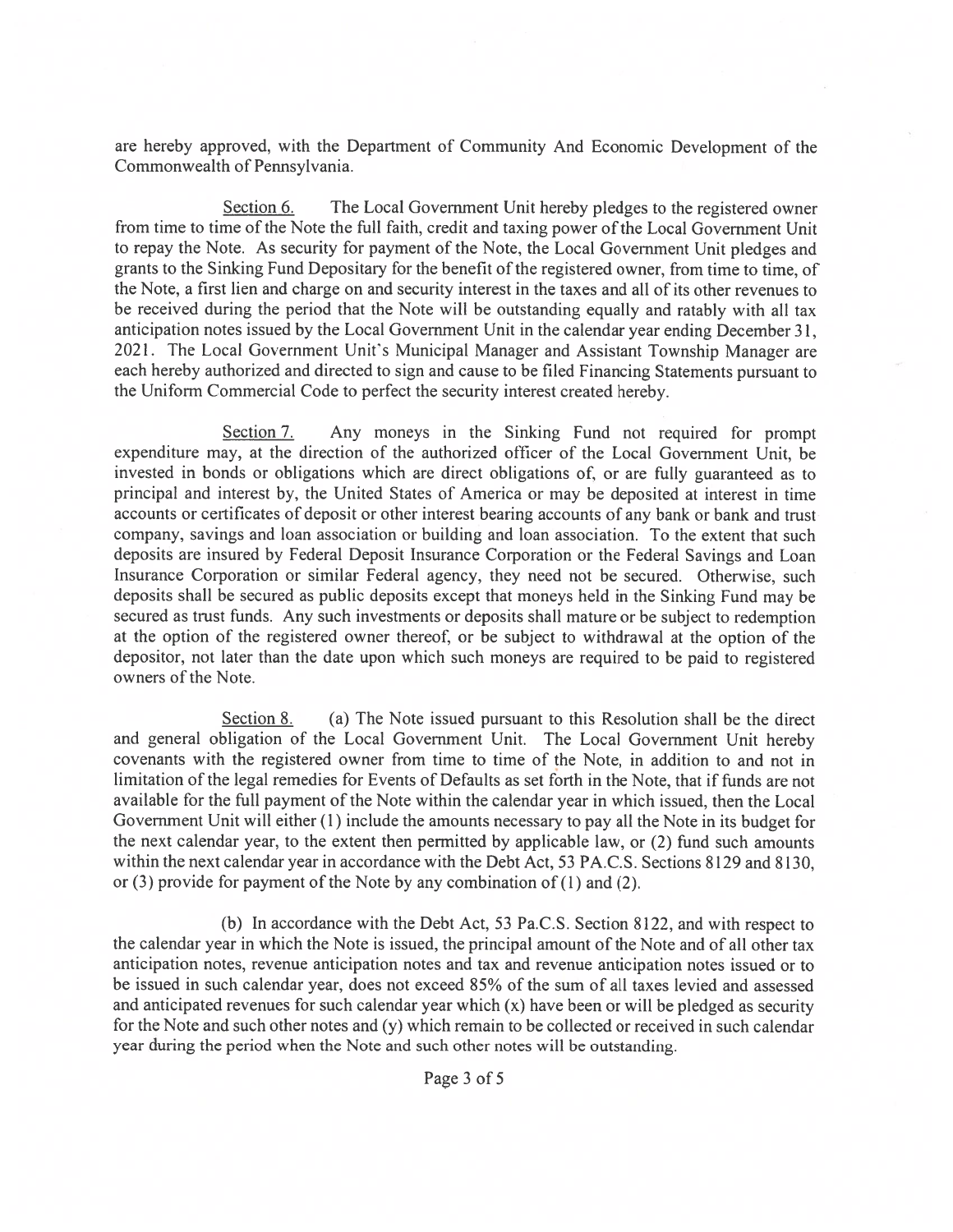Section 9. (a) The Local Government Unit hereby covenants with the registered owner from time to time of the Note that it will make no use of the proceeds of the Note which, if such use had been reasonably expected on the date of issue of the Note, would have caused the Note to be an "arbitrage bond" within the meaning of Section 148 of the Code, and the regulations thereunder, and that it will comply with the requirements of that Section and such regulations throughout the term of the Note.

(b) If the principal amount of the Note <sup>p</sup>lus the aggregate principal amount of all other tax-exempt obligations (other than private activity bonds) issued and to be issued by the Local Government Unit (including, without limitation, any deemed as issued by the Local Government Unit under the issuer aggregation rules of Section  $148(f)(4)(C)(ii)$  of the Code) during the calendar year in which the Note is to be issued exceeds \$5,000,000 (or exceeds \$10,000,000 if at least \$5,000,000 of such tax-exempt obligations are attributable to financing the construction of public school facilities), and if the gross proceeds of the Note are invested at <sup>a</sup> <sup>y</sup>ield greater than the <sup>y</sup>ield on the Note and are not expended within six (6) months from the date of issuance or deemed to have been expended pursuan<sup>t</sup> to the safe harbor rules for tax and revenue anticipation notes contained in Section  $148(f)(4)(B)(iii)$  of the Code, the Local Government Unit covenants that it will rebate to the U.S. Treasury, within sixty (60) days after the maturity date of the Note, an amount equal to the excess of  $(x)$  all investment income derived from investing the proceeds of the Note over (y) the amount which would have been derived from the investment of the proceeds of the Note at <sup>a</sup> yield not in excess of the yield on the Note.

(c) The Local Government Unit reasonably anticipates that it will not issue more than \$10,000,000 principal amount of tax-exempt obligations during the calendar year in which the Note is to be issued. The Local Government Unit hereby designates the Note as <sup>a</sup> Qualified Tax-Exempt Obligation pursuan<sup>t</sup> to Section 265(b)(3) of the Code and represents and covenants that the total amount of its obligations so designated and to be designated during the calendar year in which the Note is to be issued does not and will not exceed \$10,000,000.

Section 10. The Local Government Unit hereby determines that the sale of the Note at private sale by negotiation is in the best financial interest of the Local Government Unit. The Note is hereby awarded and sold at private negotiated sale to First National Bank, at par, in accordance with all the terms of the Proposal, which, as presented at this meeting, is hereby accepted. The proper officers are authorized and directed to sign the Proposal, return it to First National Bank and file <sup>a</sup> copy of it with the records of the Local Government Unit.

Section 11. The Local Government Unit does hereby authorize and direct the Treasurer to establish with the Bank an interest bearing account or accounts with the Bank and to deposit into such account all taxes and revenues of the Local Government Unit. The Treasurer shall also establish with the Bank a checking account for the general operating account of the Local Government Unit.